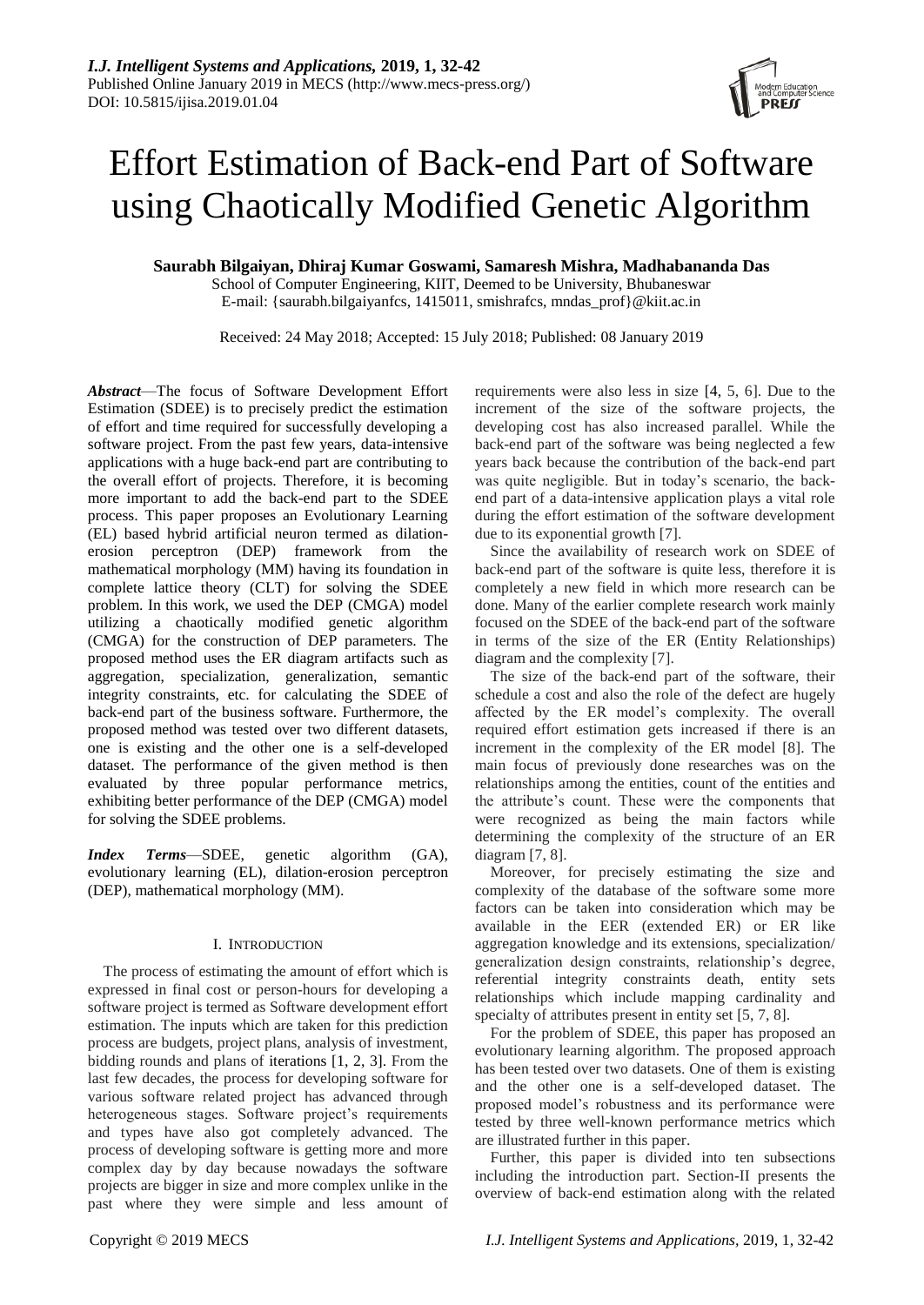works found in the literature. Section-III contains the basic methodologies used for the proposed technique. Section-IV presents background knowledge on MNN. Section-V describes the proposed evolutionary process. Section-VI describes the genetic operations. Section-VII contains the knowledge about performance measures. Section-VIII describes the simulation and experimental analysis. Section-IX presents the conclusion of the proposed work along with future scope which is described in section-X.

#### II. RELATED WORKS

Since the growth of the software projects, the back-end part of such projects also increasing exponentially. This is making it be a pivotal contributor to the overall effort of the software projects. Following are some of the related works that have been carried out in this particular field.

The proposition of four effort metrics for the database or back-end part of the software which can be derived in accordance with the complexity level of the ER diagram has been carried out by Samaresh Mishra et. Al .[7]. The proposed work includes a new model for estimating the complexity of the database and also the size of the database. The experimental analysis has shown that the total effort which is required to create a database is directly proportional to the database's complexity. Bushra Jamal et. al. [9] have proposed an empirical validation of relational database metrics which is being used for estimating the effort of the back-end part of a software project. The proposed model is used for estimating the effort as well as some database objects because of its flexibility. The results that are found in this paper have been analyzed with an actual effort which is necessary for developing a database and found its prediction is more precise. With the help of an ER diagram, a model for estimating the effort has been proposed by Samaresh Mishra et. al. [8]. The model takes the complexity of the ER diagram of the back-end part of the software for estimating the effort. The metrics used in the model include relational size, the size of the entity and the size of semantic integrity constraints. COCOMO model is used for calculating the total required effort. The results show that the accuracy of the prediction has increased up to 4% from 3%. Parida et. al. [10] analyzed models that are usually used for the estimation of the size of the backend part and for the effort estimation. Along with the front end development, development of the back-end also plays a pivotal role. The two components which are responsible for the cost of the back-end part are the size of each and every data item and the structural size of the database. The experimental results have shown how the effort estimation is carried out for the back-end part by using ER diagram's artifacts and it also shows how to increase the productivity for the calculation of the backend part's actual effort, of any business software. Samaresh Mishra et. al.[11] identified that for effort estimation required for the development of the database is directly proportional to the size of the relational database model and intricacies. The verification of the model has

been carried out on small size projects completed by the students. The experimental analysis is done using DCS (Database Complexity and Size) where the main focus is on data. A detailed study was carried out by the software's requirements for coming to this conclusion. Functional, document and data are the three components that are allowed by the software products. Database's volume is the main factor for the effort which is needed for the database development. A bunch of verified models for the prediction of the database's size by utilizing ER and EER (Enhanced ER) diagram has been proposed.

#### III. METHODOLOGIES USED

## *A. DATABASE SIZE ESTIMATION BASED ON ER-DIAGRAM (DSEBER)*

The database plays a pivotal role in implementing the data-intensive software. Since the relational database management system (RDBMS) is capable of specifying many integrity constraints related to business, it is utilized for developing the back-end of the data-intensive software products. Therefore, for developing and designing a database it becomes necessary to focus on the ER Modelling approach since object-oriented methods or functions are used by RDBMS for the back-end part [7, 8, 12]. The factors which are responsible for the effort for developing a database is the relationship complexity between the data items, database size and data item numbers. Below is Lifecycle of database development:

- Conceptual or ER modeling
- Logical modeling
- Physical modeling or process of implementing

Refining of the above life cycle process of database development is done because the estimation becomes more precise with the flow of the process. For the estimation of the size, the conceptual modeling phase has been considered better phase by utilizing artifacts of the ER diagram in this suggested work [7, 8].

#### *B. DSEBER Metric*

A proposed metric is used for measuring the total relationship, entity, and size of semantic integrity constraints from the ER model's artifacts. For the measurement of the size of the database from the ER diagrams, the given factors are being considered [7, 8].

## *a. Total Entity Size Estimation (TESE)*

The factors that are responsible for the size of the structure of the entity are associations between the entity sets, its generalization/specialization hierarchy role, and a number of entity sets. Following factors are considered for the prediction of the size of an entity [7, 8]:

- Count of similar attributes (COSA)
- Count of derived attributes (CODA) where values can be derived from the result of calculation with the generated lines of code when the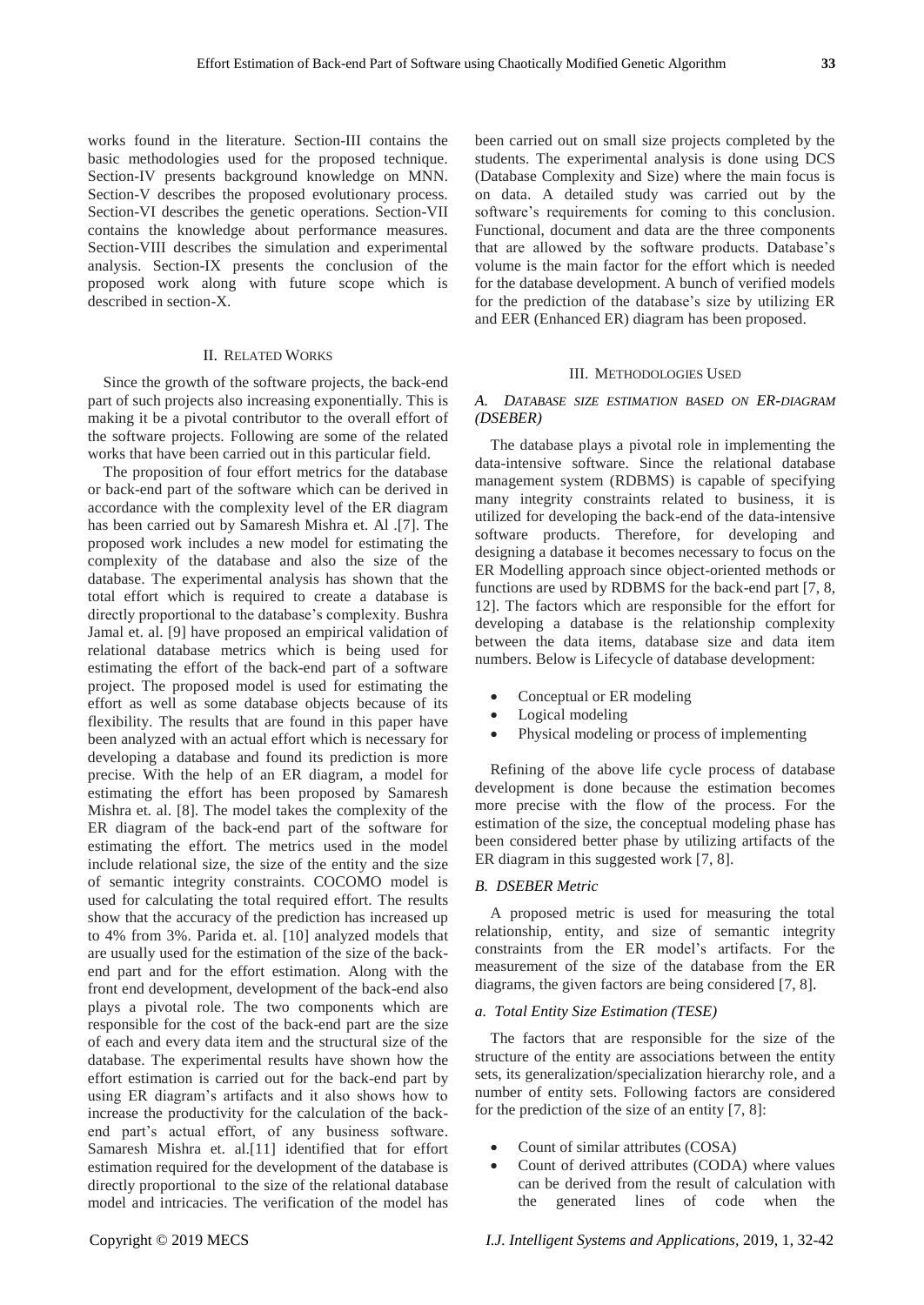- Count of multivalued attributes (COMA) which results in the creation of an additional table.
- Count of many to one or one to one participation (COM1P) which exists among various sets of entities.
- The depth of inheritance (DI)

Entity size can be measured with the help of the factors described in Table 1 [7, 8].

Table 1. Factors Considered For Entity Size

| <b>Factors</b> | <b>Description</b>                                                                           |
|----------------|----------------------------------------------------------------------------------------------|
| COSA           | Similar attribute's count                                                                    |
| <b>CODA</b>    | Derived attribute's count                                                                    |
| <b>COMA</b>    | Multivalued attribute's count                                                                |
| COM1P          | Many-to-one or one-to-one participation's count from<br>one entity set to another entity set |
| DІ             | Inheritance depth of the entity                                                              |

The vital task of COM1P is to establish a referential integrity constraint and the increment in attribute's count on the entity set by utilizing foreign keys. The relation between the foreign key and COM1P is that both are directly proportional to each other. For the indication of the count of primary key with a numeric figure, DI is used for representing them.  $(COMA + 1)$  numbers of relations are being produced by COMA for keeping the relations under 1NF [1]. By adding the simple count of the primary and foreign key which are inherited in generalization, multivalued attributes, the calculation of count of attributes can be done [7, 8]:

$$
COA = COM1P + CODA + DI + COSA + COMA \tag{1}
$$

If the size of the primary key of an entity set is denoted by Size<sub>pk</sub>, where attribute's count is denoted asSize<sub>pk</sub> = 1 , where the primary key is derived from a single attribute and Size<sub>pk</sub> = n, when a composite primary key which consists n number of attributes [7].

When there are many multivalued attributes present in the entity set and maintenance of the relation should be in 1NF, then the base relation is being decomposed into (COMA+1) count of relation.

Determination of the count of an attribute can be done by (count of attributes in base relation (COA)-COMA) and derived relation's size from the base relation can be calculated by adding the base relation's primary key and the multivalued attributes. Now the equation by which we calculate the size of derived relation is giver below as [7].

$$
Size_{DR} = (Size_{PK}) + (Size_{MA})
$$
 (2)

Here, the size of the derived attributes is represented by Size<sub>DR</sub> and Size<sub>MA</sub> is the notation for the multivalued attributes. When multivalued attributes consist of a single-valued attribute then,  $Size<sub>MA</sub> =1$  and when multivalued attributes consist of n number of attributes then, Size<sub>MA</sub> =  $n$ . Entity set's size can be determined by adding all the attributes of the relations which are produced from the entity sets, as given [7, 8]:

$$
Size_{ES} = (Size_{BR}) + \sum_{i=1}^{COMA} (Size_{BR})_i \tag{3}
$$

Where entity size is denoted by  $Size_{ES}$ , base relation size is denoted by  $Size_{BR}$  and derived relation size is denoted by  $Size<sub>DR</sub>$ . Here, the COMA and the number of derived relations are equal, which have been derived while maintaining the 1NF property from the relation.

Calculation of ER diagram's total entity size which is denoted by  $Total_{ES}$  can be represent as [7]:

$$
Total_{ES} = \sum_{j=1}^{CE} (Size_{ES})_j
$$
 (4)

The number of total entity sets present in the ERD is denoted by CE.

## *b. Total Relationship Size Estimation (TRSE)*

The factors which are responsible for relationship set's structural size are a count of entity set which is associated and count of the descriptive attribute. Each many-tomany relationship results in generating a new relation. The factors mentioned above are given in Table 2. [7, 8]:

Table 2. Factors Considered For Relationship Size

| <b>Factors</b> | <b>Description</b>                       |  |  |
|----------------|------------------------------------------|--|--|
| <b>NODA</b>    | Number of descriptive attributes         |  |  |
| <b>DMMR</b>    | The degree of many to many relationships |  |  |
| AGG            | Count of aggregation                     |  |  |

The size of relationship set can be found by adding a count of foreign keys that are present in it and descriptive attribute which relies on the count of aggregation that takes part in this relationship and the count of the entity. They can be represented as [7]:

$$
SizeRS = NODA + 2 \times (SizePK), if DMMR = 1 \quad (5)
$$

$$
Size_{RS} = NODA + \sum_{i=1}^{DMMR} (Size_{PK})_i, \text{if DMMR} \geq \qquad (6)
$$

Size of relationship set is shown by  $Size_{RS}$  and entity set count is shown by i, which is associated with this relationship set.

For  $DMMR = 1$ and  $DMMR = 2$ , foreign keys count is unchanged.

Sum of the size of all the relationship in Eq. (7) is used to get the total relationship set contained in this category [7]:

$$
Total_{RS} = \sum_{k=1}^{CR} (Size_{RS})
$$
 (7)

Count of a many-to-many relationship is shown by CR and the total size of the relationship set is shown by  $Total_{RS}$  [7, 8].

## *c. Total Semantic Integrity Constraint Size (TSICS)*

A few business constraints are found in the early development stage in form of semantic integrity which is caught while ER modeling. For performing these type of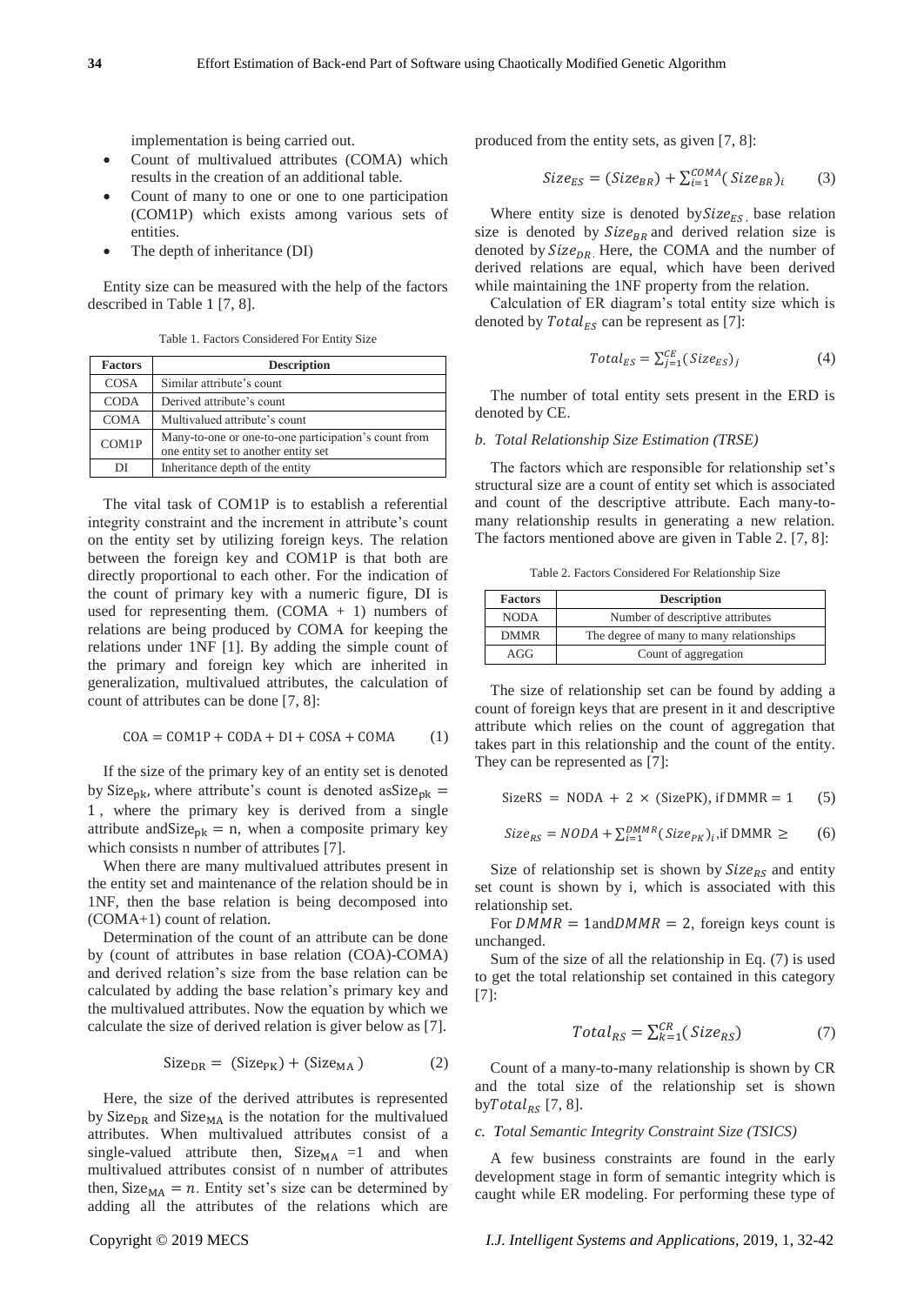constraints, procedural language is used. So the evaluation of the size of such semantic constraints is done on the foundation of LOC which are required for performing. Thus, the overall size of all semantic integrity constraints is given in the Eq. (8) [7]:

$$
Total_{SC} = \sum_{k=1}^{j} (LOC)_k
$$
 (8)

Here  $Total_{SC}$  shows the whole size of semantic integrity constraints and j shows the whole count of the semantic integrity constraints.

## *d. Total Database Size from ER Diagram (TDSERD)*

By taking into account the count of entity set, attribute required for entity set and relationship, relationship set count with the mapping cardinality, the database size can be evaluated from the conceptual design stage and it is also reliant on structural complexity rooted in the depth of the inheritance o entity set within the hierarchy of specialization/generalization and linked count of aggregation. Eq. (9) shows the total database size acquired by ERD [7, 11].

$$
Total_{ERD} = Total_{ES} + Total_{RS} + Total_{CS}
$$
 (9)

where  $Total_{\rm ERD}$  shows the total size of the ERD.

#### *C. DSEBER Process model*

In Fig. 1, the portrait of the DSEBER model's diagram is given. It is used for predicting the effort required for developing the database with the help of measured suits of DSEBER over the phase of conceptual modeling of development of the database [7, 8, 9]. By measuring the size of the database with the help of the proposed DSEBER's cost metrics, the effort which is required for developing the database can be estimated. The requirements gathering and the requirements analyzing process are done at the early stage methodically, as per the model's need. The construction of the ER diagram and extended ER are carried out to capture the requirement of data as a factor of the analysis model. After that, the calculation of the total size of the database is done by using the proposed DSEBER cost metrics. Finally, by using the total size of the database which was calculated earlier, the effort which is required for developing the database is predicted with the help of the COCOMO model. In our proposed model we have used DEP (CMGA) model for predicting the effort required for building a database which is further discussed in the paper. Various objects which were unknown, during the early stages of the development of the database, showed out during the phase of implementation [7]. Cardinality's degree and mapping, relationship (based on number and type of attributes that are present in it), generalization and specialization and entities are those components which are used for the database's size estimation. Therefore the DSEBER model which is proposed here may play a vital role in the conceptual phase of the database system of any software [7, 8, 11].



Fig.1. DSEBER Process Model

#### IV. BACKGROUND ON MNN

Morphological Neural Network (MNN) can be described as artificial neural networks (ANNs), which carry out the basic transaction from the mathematical morphology (MM) between entire lattices at each and every network processing unit (NPU). Here we basically focus on the definition of MNNs by the algebra of lattices [13, 14].

If each and every finite and non-empty subset of Chas a supremum and infimum in C, then C (a partially ordered set) is said to be a lattice. For any  $X \subseteq C$ , the symbol  $\wedge$  *X* is used for representing the infimum [14].

For any index P,  $\wedge X$  can be represented as  $\wedge_{p \in P} x^p$ , when  $X = \{x^p, p \in P\}$ . Also, supremum o f X ( $\forall X$ ) can be described by using same notations [1the 0, 11].

Let C and D be two lattices. Then a mapping such as  $\Psi: C \to D$  is termed as increasing if and only if  $\forall x, y \in C$ , the following statement is satisfied [14, 15]:

$$
x \le y \Rightarrow \Psi(x) \le \Psi(y) \tag{10}
$$

By considering C as lattices, then a partial order on  $C<sup>n</sup>$ can be described by setting [15]:

$$
(x_1, \dots, x_n) \le (y_1, \dots, y_n) \Leftrightarrow x_i \le y_i, \n i = 1 \dots n
$$
\n(11)

The outcome of  $C^n$ (partially ordered set) derived from Eq. (11) is also termed as a lattice. It is also called as product lattice [14, 15, 16].

This is very important to take into account that the lattice C is said to be complete only when each and every nonempty subset comprises a supremum and an infimum in C. The product lattice  $C<sup>n</sup>$  is complete only if the completeness of C lattice is achieved [14, 16, 17].

Decomposition of mappings between the complete lattices in terms of fundamental morphological operators is one of the major issues.

Let δ and ε be two operators from C to D, where both C and D are complete lattices (CLs). Then according to Banon and Barrera's decomposition theorem:

Theorem:  $\Psi: C \to D$ , which is the increasing mapping, between C and D,where both C and D are complete lattices can be constructed as infimum of dilation or supremum of erosions.. For index P and Q, the existence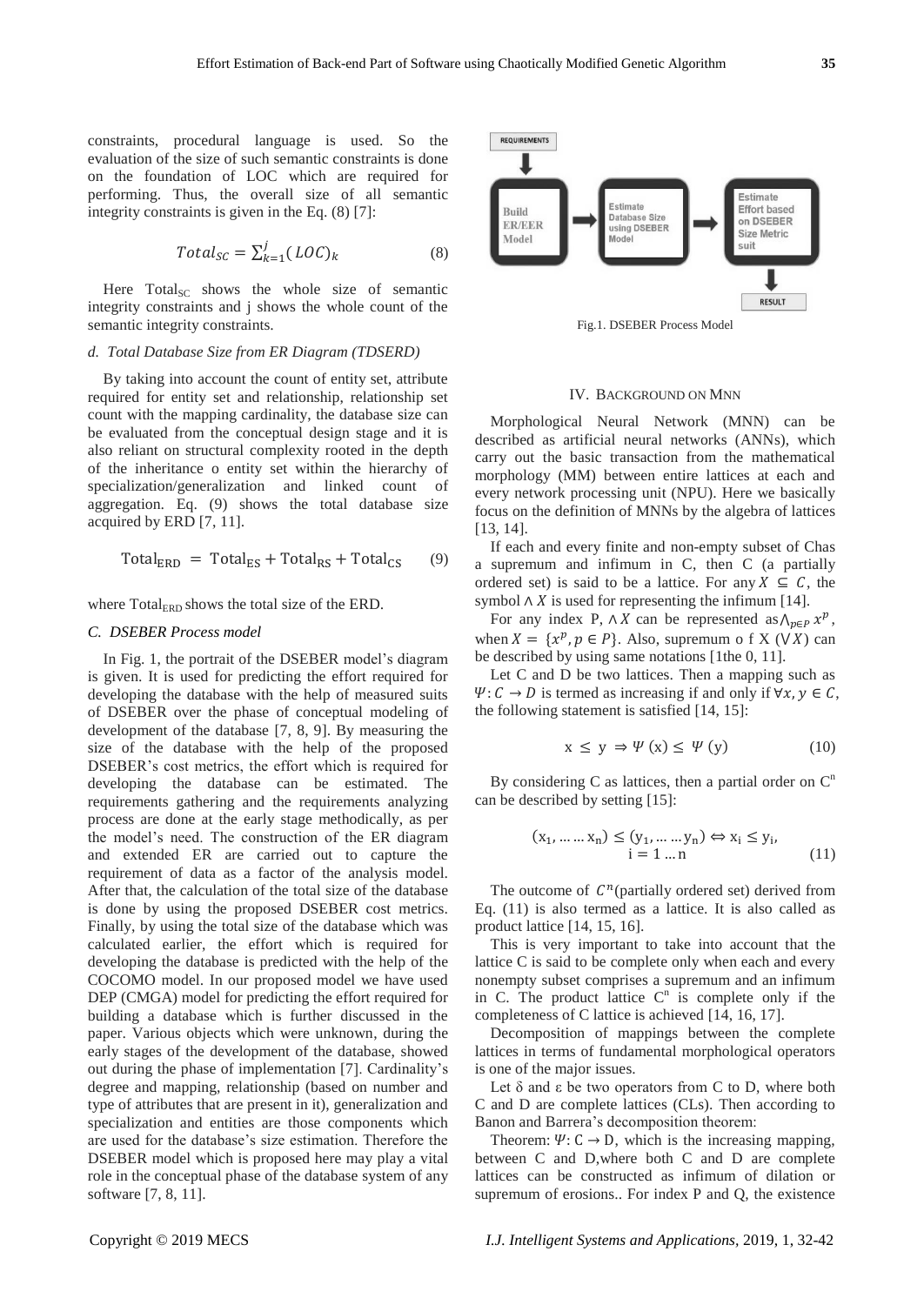of dilation  $\delta^p$  and erosion  $\varepsilon^q$  can be defined as [18]:

$$
\Psi = \bigvee_{p \in P} \varepsilon^q = \bigwedge_{q \in Q} \delta^p \tag{12}
$$

The decomposition theorem by Banon and Barrera has worked as the foundation of many MNN model's learning algorithms. The basic morphological operators in the models which occur during the decomposition process are believed to follow a special form where an extra structure of algebra is required along with the CL structure.

The main focus of this paper is on  $\mathbb{R}_{+\infty}$  (complete lattice), because the problem of SDEE can be structured in terms of function  $\mathbb{R}^n_{\pm\infty} \to \mathbb{R}_{\pm\infty}$ . (where the count of so the software project's variable is represented by n).

Let  $E \in R^{u \times w}$  and  $F \in R^{w \times v}$  be two given matrix. Then the max-product of E and F matrixes can be represented as [14, 18]:

$$
G = E \llbracket \mathbf{V} \rrbracket \tag{13}
$$

Similarly, the min-product of the above to matrixes can be computed as:

$$
H = E \llbracket \mathbf{V} \rrbracket F \tag{14}
$$

These are described in the given Eq. (15) [15]:

$$
g_{pq} = \Lambda_{k=1}^{w}(e_{pk} + f_{kq}) = \mathsf{V}_{k=1}^{w}(e_{pk} + f_{kq})
$$
 (15)

Let us take up some operators  $\varepsilon_E$ ,  $\delta_E$ : $R_{\pm\infty}^u \to R_{\pm\infty}^v$  for  $E \in R^{u \times v}$  then [14, 15, 18]:

$$
\varepsilon_E(x) = E^T \wedge X \tag{16}
$$

$$
\delta_E(x) = E^T \vee X \tag{17}
$$

Where T represents the term transposition of given set. Algebraic erosion is denoted by  $\varepsilon_E$  and algebraic dilation is denoted by  $\delta_E$  from CL  $R^u_{\pm\infty}$  to  $R^v_{\pm\infty}$ , This Eq. (12) suggests that mapping function  $\Psi: R^u \to R$ , which is an increasing function and can be estimated as [15, 17]:

$$
\Psi \simeq \bigwedge_{p \in \bar{P}} \delta_r^p \, \mathsf{V} \tag{18}
$$

or

$$
\Psi \simeq \bigvee_{q \in \bar{Q}} \varepsilon_s^q \tag{19}
$$

Where  $r^p$  and  $s^q \in \mathbb{R}^u$  are the vectors for some finite index $\bar{P}$  and  $\bar{Q}$ .

In case of  $\bar{P} = 1$  and  $\bar{Q} = 1$ , the vectors r,s∈  $\mathbb{R}^u$  can

be used for the approximation of the mapping function  $\Psi$ :  $R^u \rightarrow R$  and can be represented as [14, 15, 17]:

$$
\Psi \simeq \delta_r \tag{20}
$$

Or

$$
\Psi \simeq \varepsilon_s \tag{21}
$$

Eq. (20)  $\&$  (21) represent a hypothesis which is used as a basis for our SDEE problem using DEP.

#### V. THE PROCESS OF EVOLUTIONARY LEARNING

One thing that should be noted down is that the variables like a, b and  $\lambda$  needs to be tuned for the DEP model. Therefore, the factor of weight which is going to be used for the training's process is mentioned in Eq. (18) [14, 19, 20].

$$
W = (a, b, \lambda) \tag{22}
$$

Until the CMGA iteration's convergence is found out, adjustments are being carried out with respect to the criteria defined for error. The representation of chromosomes weight vector of  $j^{th}$  individual from  $g^{th}$ generation is done by  $w_j^{(g)}$ . For determining the fitness function which is denoted by  $ff(w_j^{(g)})$ , the weight vector must be altered. This should show the quality of solution which is achieved by configuring the variable on the system. Fitness function is determined as given in the Eq. (23).

$$
ff(w_j^{(g)}) = \frac{1}{N} \sum_{k=1}^{N} e^2(k)
$$
 (23)

The number of input patterns is represented by N and the error (instantaneous error (IE)) is represented by  $e(k)$ and can be computed as [14, 20]:

$$
e(k) = d(k) - y(k) \tag{24}
$$

Here, the desired outcome signal is denoted by  $d(k)$ and obtained output is denoted by  $y(k)$  which is for a training sample that is represented by k.

For parameters adjustment of DEP model and predicting values of the model, the below-mentioned stages are followed in DEP (CMGA) process.

## *A. Initialization of Population using Chaotic Opposition based Learning Method (IPCOLM)*

Initial population values always affect the convergence speed and the likely predicted output of the evolutionary algorithms. A better convergence speed can save the iterations of algorithms from getting trapped in local optima problem. Hence, instead of using a random initialization of the population using chaotic opposition

Copyright © 2019 MECS *I.J. Intelligent Systems and Applications,* 2019, 1, 32-42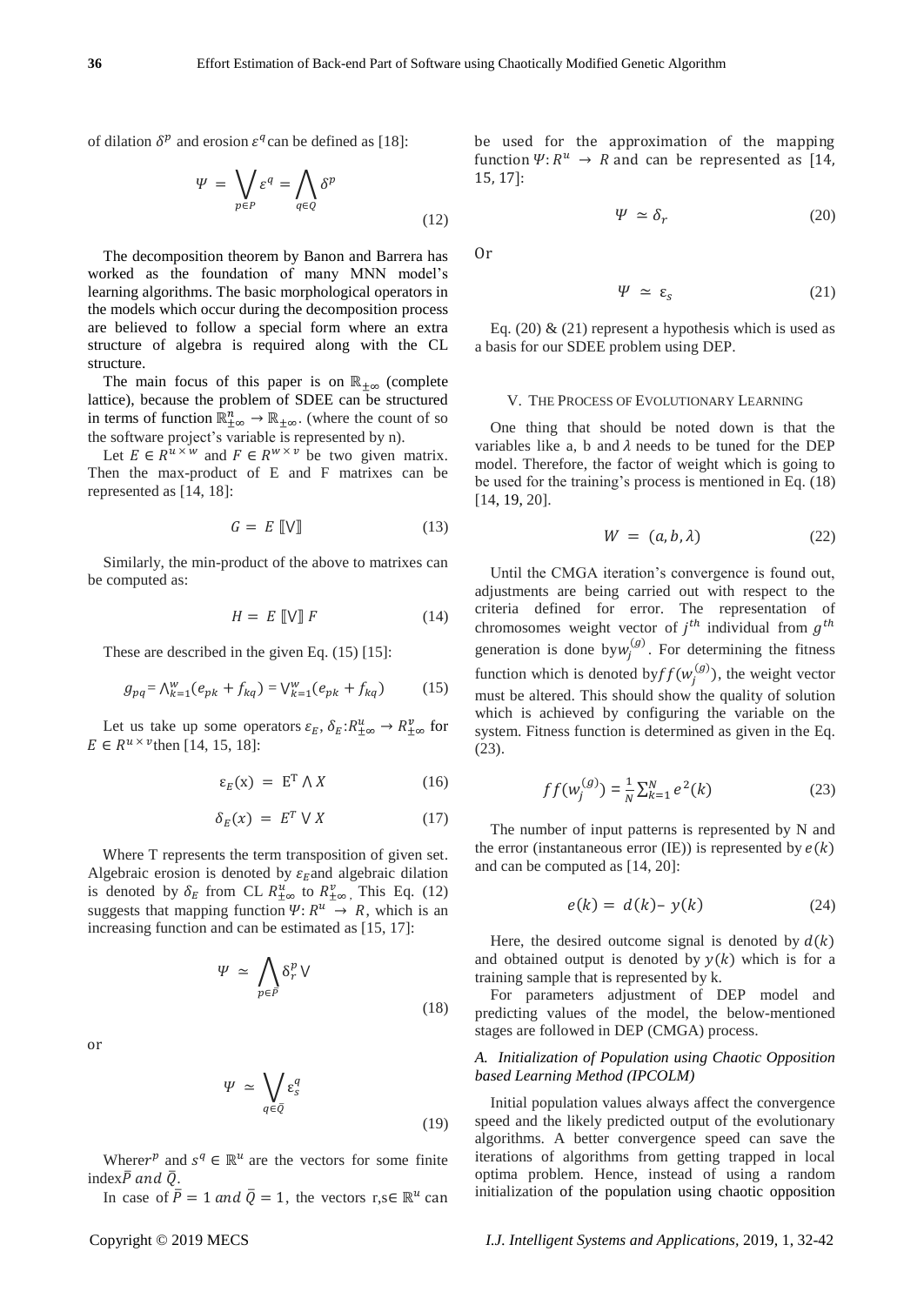based learning method also represented as IPCOLM has been used for gathering more likable output. The sensitivity and randomness are directly dependent on conditions defined initially by chaotic maps. These maps can be utilized to initialize the initial population for increasing the population diversity through extraction of search space information. After using this approach, the CMGA algorithm's convergence speed also gets increased. For this approach, the sinusoidal iterator has

been used which is given in the Eq. (25) [22].

$$
Sch_{i+1} = \sin(\pi Sch_i), Sch_i \in [0,1], i = 0,1..i_{max} \quad (25)
$$

Here, i denotes the count of iterations and  $i_{max}$  denotes the maximum possible chaotic iterations. The steps for IPCOLM can be referred from Algorithm 1. (referred as Fig. to  $2$ ).

| Algorithm 1: Steps for IPCOLM Algorithm                                                                           |
|-------------------------------------------------------------------------------------------------------------------|
| begin                                                                                                             |
| (IPCOLM)[22]                                                                                                      |
| Data: Initialize maximum chaotic iterations as $i_{max} = 300$                                                    |
| $Pop_{size}=P$                                                                                                    |
| Result: Popsize                                                                                                   |
| for $j=1$ to U do                                                                                                 |
| for $k=1$ to V do                                                                                                 |
| Initialize randomly variable $Sch_{0k}$ in the range: a,be[-1,1] and $\lambda \epsilon [0, 1]$ ;                  |
| for $q=1$ to $i_{max}$ do                                                                                         |
| $\left  \quad Sch_{qk} = \sin(\pi Sch_{q-1,k}) \right $                                                           |
|                                                                                                                   |
| end<br>$Z_{jk} = Z_{min_k} + Sch_{qk}(Z_{max_k} - Z_{min_k})$                                                     |
| end                                                                                                               |
| end                                                                                                               |
| (——Run Opposition Based Learning Method——);                                                                       |
| for $j=1$ to U do                                                                                                 |
| $\begin{array}{l} \mbox{for $k=1$ to $V$ do}\\ \mid \ \ O P Z_{pjk} = Z_{min_k} + Z_{max_k} - Z_{kj} \end{array}$ |
|                                                                                                                   |
| end                                                                                                               |
| end                                                                                                               |
| Perform the selection of U fittest individuals from the population set                                            |
| $(Z(U) \cup OPZ(U)$ and set them as $Popinitial$ ;                                                                |
| end                                                                                                               |

Fig.2. Steps for IPCOLM Algorithm

The process of CMGA starts a loop which consists of the stages for an objective which is minimizing the fitness function  $ff: \mathbb{R}^n \to R$ . This is defined in the Eq. (23). The dimensionality defined for weight vector of the DEP model is denoted by h and it can be computed as 2h+1. The loop consists of the process of selection followed by the genetic operators such as crossover and section. The crossover operator and mutation operator is applied on a pair of the parent of chromosomes opted from the selection process for further reproduction of new offsprings. Primary focus here is to select the best individual from the given population. Let the value of  $Pop_{size} =$ 10 [14, 21, 22, 23, 24].

#### *B. Process of Selection*

For going through the genetic operations, two numbers of chromosomes are selected from the population. For reproduction of new off-springs. For this spinning, the roulette wheel technique has been applied. Better child chromosomes are said to be produced by the parents with high potential. The chromosomes which will have a better fitness value would have more chance of getting selected. The selection method of the chromosome  $C_i$ , can be executed by using the probability  $P_j$ . Follow the given Eq. (26) [20, 23].

$$
p_j = \frac{f f(c_j)}{\sum_{k=1}^{Popsize} f f(c_k)}, j = 1, 2, \dots, Pop_{size}
$$
 (26)

Cumulative probability  $CP_j$  of the chromosomes  $C_j$  is determined in the Eq. (27).

(*)* (*)* (*)* 

$$
\widehat{CP}_j = \sum_{k=1}^j CP_k, j = 1, 2, \dots, Pop_{size}
$$
 (27)

The process of selection starts by generating a random number  $d$  ∈ | 0,1| which is a non-zero number (floating point). The chromosome C<sub>i</sub>only selected, if and only if the following condition given in Eq. (28) is satisfied:

$$
CP_{j-1} < d \leq CP_{j-1}, (CP_0 = 0) \tag{28}
$$

The observation that is done through this process of selection is that, the chromosomes which have a greater  $ff(\mathcal{C}_i)$  will possess a greater opportunity for getting chosen. Therefore the best chromosomes among all the other chromosomes will generate number of offspring and the average would live while the worst ones will die. The genetic operations only undergoes in the selection process on two chromosomes only, which are chosen.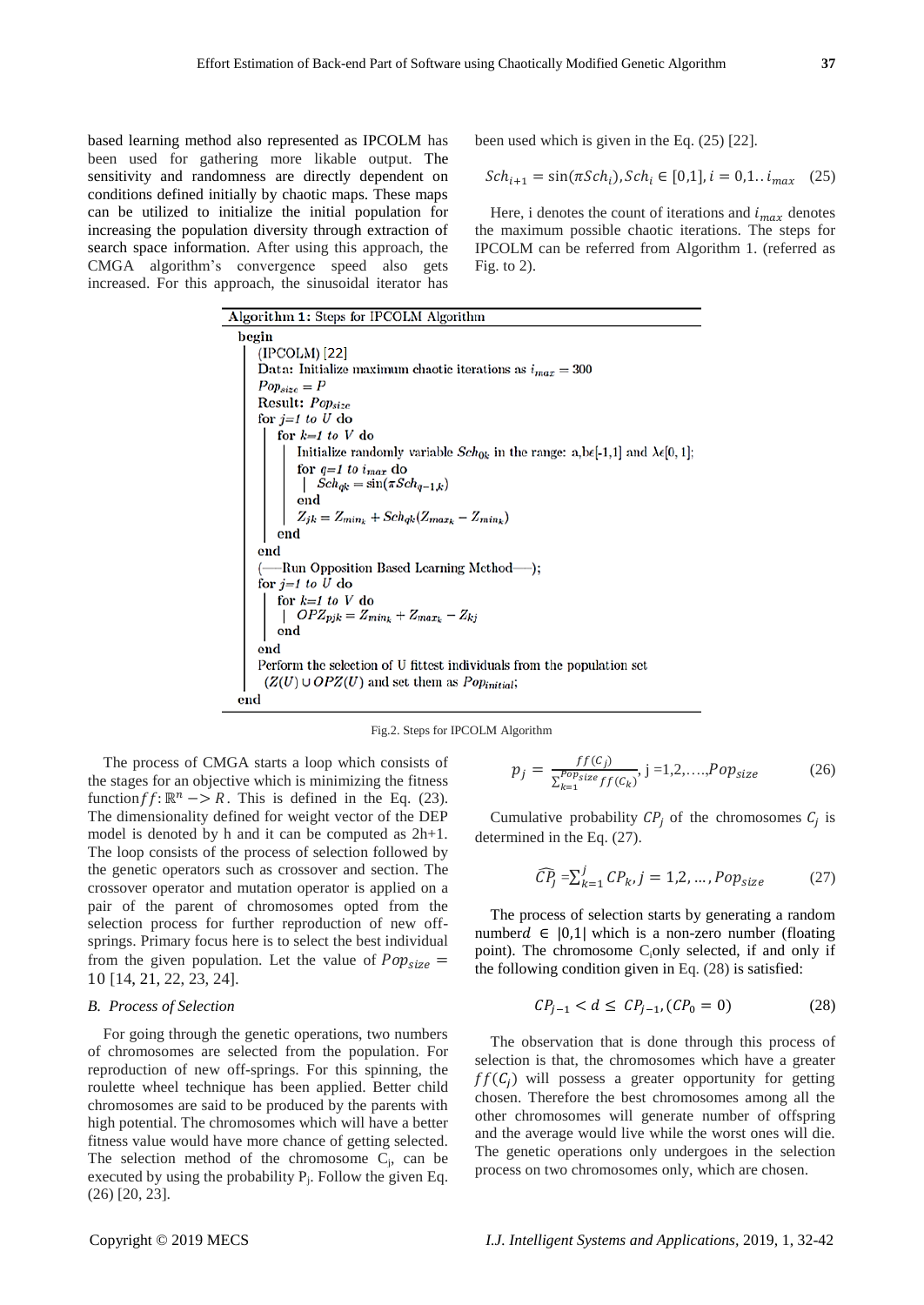#### VI. GENETIC OPERATIONS

New off-springs are created by applying the genetic operation (operator) on the selected parent chromosomes. The genetic operation consists of a process of crossover and mutation process which are described below:

#### *A. Process of Crossover*

The crossover operation is utilized for helping in the exchange of information between the two selected parents (Vectors  $W_a^{(g)}$ ,  $W_b^{(g)} \in \mathbb{R}$ , where a and b are indices in the range [1, P]), with the help of the roulette wheel approach. For the recombining process, the crossover operators are utilized, which help in the reproduction of four new child chromosomes or offspring ( $offs<sub>1</sub>$ , of  $fs_2$ , of  $fs_3$ , of  $fs_4 \in \mathbb{R}^h$ ) which is mentioned in the Eq. (29), (30), (31) & (32) given as follows [14, 20]:

$$
offs_1 = \frac{W_a^{(g)} + W_b^{(g)}}{2} \tag{29}
$$

$$
offs_2 = \max(W_a^{(g)}, W_b^{(g)})u + (1 - u)w_{max}
$$
 (30)

$$
offs_3 = \min\left(W_a^{(g)}, W_b^{(g)}\right)u + (1 - u)w_{min} \tag{31}
$$

$$
offs_4 = \frac{u(w_a^{(g)} + w_b^{(g)}) + (1 - u)(w_{max} + w_{min})}{2}
$$
(32)

The vectors  $\min(W_a^{(g)}, W_b^{(g)})$  and  $\max(W_a^{(g)}, W_b^{(g)})$ are used for denoting the minimum and maximum of individual respectively. The crossover weight is given by  $u \in [0,1]$ . Here the value of u is 0.9 (Closer value to 1 represents the direct contribution of parents to the reproduction process using crossover). The representation of the vectors having min and the max possibility of the values of the gene are done by  $W_{min}$  &  $W_{max}$  respectively [14, 20].

After the conclusion of the crossover, process produce, the fitness of each newly generated off-spring is calculated and off-spring having best fitness value (i.e.

least value) will be selected as best of all. The representation of the resultant best crossover off-spring is done by the vector  $offS_{best} \in \mathbb{R}^n$ , which then performs the replacement process by replacing the individual which comprises the worse fitness in the given population (i.e.  $W_{worse}^{(g)}$  with the worse  $\in [1, P]$  [14, 20].

## *B. Process of Mutation*

Let set the  $Prob_{Mut} = 0.1$  as probabithe lity of mutation. Then  $mo_1$ ,  $mo_2$ ,  $mo_3$ ,  $\in \mathbb{R}^h$  are the three new mutated offspring that are created by using of  $f_{\text{S}}$  and can be computed as [14, 20]:

$$
moff_j = offs_{best} + t_j v_j, \quad j = 1,2,3 \tag{33}
$$

Vector  $t_i$  satisfies the inequalities  $W_{min} \leq of f s_{best} +$  $t_i \leq W_{max}$ , where i=1, 2, 3. The range of vector  $v_i$  is chosen among $[0,1]$ . It also satisfies following condition: vector  $v_1$  comprise only one non-zero chosen entry (selected randomly),  $v_2$  has a randomly selected binary non-zero entry and  $v_3$  has constant vector value 1. After the production of a a newly mutated off-springs, again the fitness of all three has been calculated and then for association of them withthe in the population fothe the llowing scheme has been takenwith the help of a randomly generating numbers (Rand) from the range of  $[0,1]$ : If Rand  $\leq$  *Prob<sub>Mut</sub>* then the replacement of  $W_{worse}^{(g)}$  within population range i.e. [1, P] is done with the mutated offspring having least fitness value, else the mentioned steps are being followed  $for j = 1,2,3$ :  $W_{worse}^{(g)}$  if the fitness value of the  $mo_j \leq W_{worse}^{(g)}$  then the  $mo_j$  will replace the  $W_{worse}^{(g)}$  in order to form the new population [14, 20].

Moreover, the stopping criteria used for the proposed DEP (CMGA) process is given as: (i).  $CMGA_{gen}$  = 10000 which is the number of maximum generation (ii).  $TEP \leq 10^{-6}$  which is training error process of fitness function.

The steps of DEP (CMGA) process is given in Algorithm 2. (can be referred to as Fig. 3):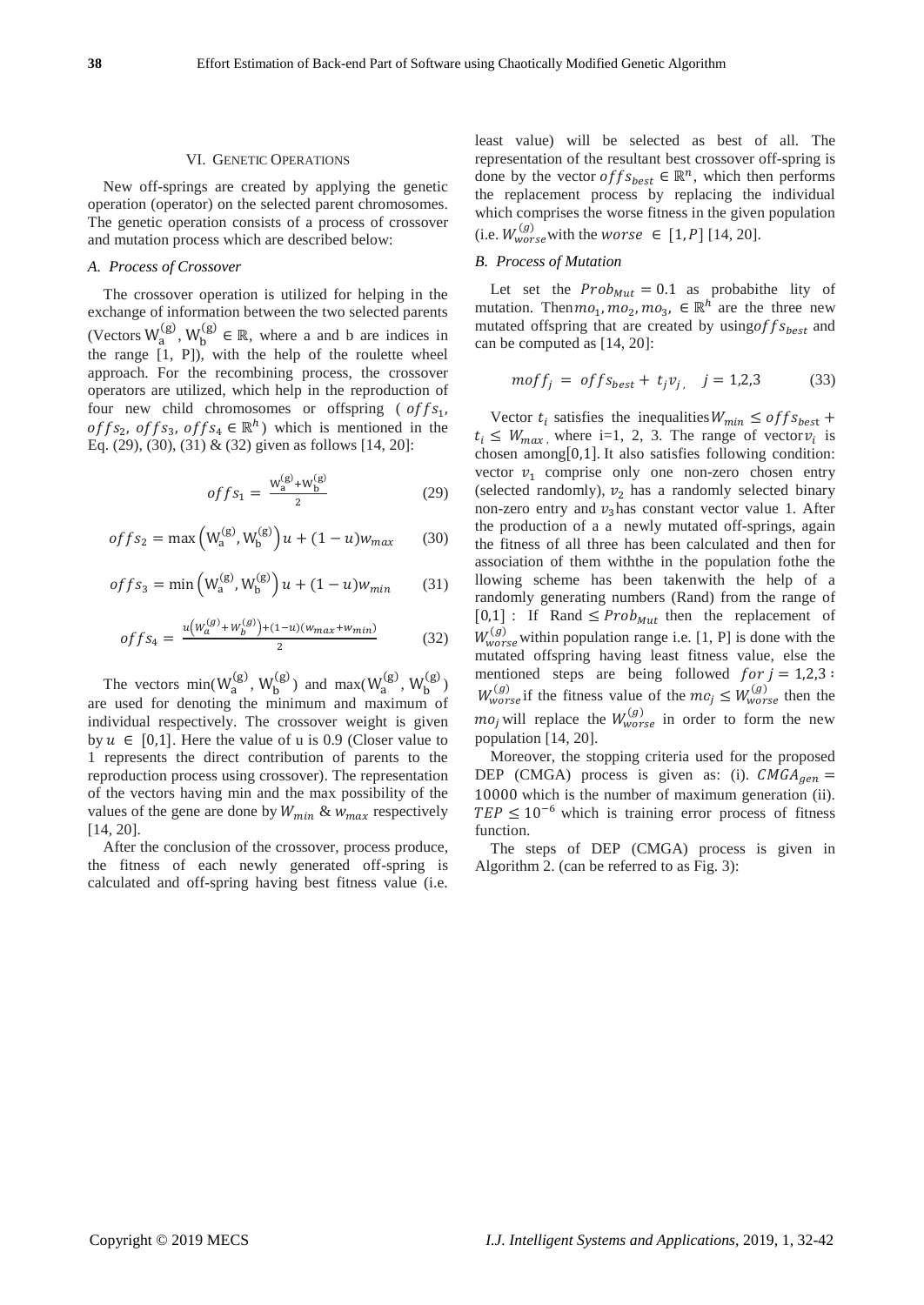Algorithm 2: Steps for DEP(CMGA) Algorithm

| begin                                                                                                                     |
|---------------------------------------------------------------------------------------------------------------------------|
| DEP(CMGA)[14, 20]                                                                                                         |
| Data: Popinitial supplied from the IPCOLM algorithm                                                                       |
| Result: Predicted Value                                                                                                   |
| Perform initialization of CMGA parameters according to [49];                                                              |
| Perform initialization of stopping criteria;                                                                              |
| $g=0;$                                                                                                                    |
| while Termination criteria is not satisfied do                                                                            |
| $g=g+1$ ;                                                                                                                 |
| for $j=1$ to P do                                                                                                         |
| Perform initialization of DEP parameters by considering values from $w_i^{(g)}$ ;                                         |
| Estimate the value of y and IE for all given input patterns;                                                              |
| Calculate the fitness $ff(w_j^{(g)})$ of each individual using eq. 23;                                                    |
| end                                                                                                                       |
| Perform the selection process & select two fittest paranets $(w_a^{(g)}$ and $w_b^{(g)}$ ) from<br>the current population |
| for $j=1$ to $\lambda$ do                                                                                                 |
| Perform initialization of DEP parameters by considering values from $offs_i$ ;                                            |
| Estimate the value of y and IE for all given input patterns;                                                              |
| Calculate the fitness $ff(offs_j)$ of each individual using eq. 23;                                                       |
| end                                                                                                                       |
| $offs_{best}$ denotes the best evaluated offspring;                                                                       |
| for $j=1$ to 3 do                                                                                                         |
| Perform initialization of DEP parameters by considering values from $mof f_i$ ;                                           |
| Estimate the value of y and IE for all given input patterns;                                                              |
| Calculate the fitness $ff(moff_j)$ of each individual using eq. 23;                                                       |
| end                                                                                                                       |
| of f s <sub>bcst</sub> will replace $w_{worsc}^{(g)}$ ;                                                                   |
| if $Rand \leq Prob_{Mult}$ then                                                                                           |
| then the mutated off-spring $moff_j$ with least fitness value will replace $w_{worse}^{(g)}$                              |
| else                                                                                                                      |
| for <i>j=1 to 3</i> do                                                                                                    |
| if $ff(moff_j) \leq ff(w_{worse}^{(g)})$ then<br>  then $moff_i$ will replace $w_{worse}^{(g)}$                           |
|                                                                                                                           |
|                                                                                                                           |
| end                                                                                                                       |
| end                                                                                                                       |
| end                                                                                                                       |
| end                                                                                                                       |
|                                                                                                                           |

Fig.3. Steps for DEP (CMGA) Algorithm

## VII. PERFORMANCE MEASURES

For the performance evaluation of the proposed system after successfully implementing the idea, this paper has used three popular measures of performance (i.e. mean magnitude of relative error, prediction and evaluation function) which have been utilized as a benchmark [14].

Literature for evaluation of prediction comprises of various criteria of performance. Mean squared error (MSE) is quite popular among them for providing a prediction model for the direction. Another application of MSE to estimate the comparisons between models and processes alternatively. But MSE is not considered as a reliable performance metric because of its lack of scale preserving linear transformation and non-singular's invariance model lacking [14, 25, 26].

#### *A. Prediction Accuracy (PRED(s)):*

The percentage of prediction is represented by PRED(s) which can be determined by the following Eq.  $(34)$  &  $(35)$ [14, 25].

$$
PRED(s) = \frac{100}{N} \sum_{j=1}^{N} S_j \tag{34}
$$

Here, N determines the number of input patterns.

$$
S_j = \begin{cases} 1, & if(MMRE_j) < \frac{s}{100} \\ 0, & Otherwise \end{cases} \tag{35}
$$

#### *B. Mean Magnitude of Relative Error (MMRE):*

Literature shows that MMRE is the first metric which is able to detect the model deviation precisely which can be calculated as Eq. 36 [14, 26]:

$$
MMRE = \frac{1}{N} \sum_{j=1}^{N} \frac{|Target_j - Predicted_j|}{Target_j}
$$
(36)

Where N determines the number of input patterns and Target represents the output which is being predicted.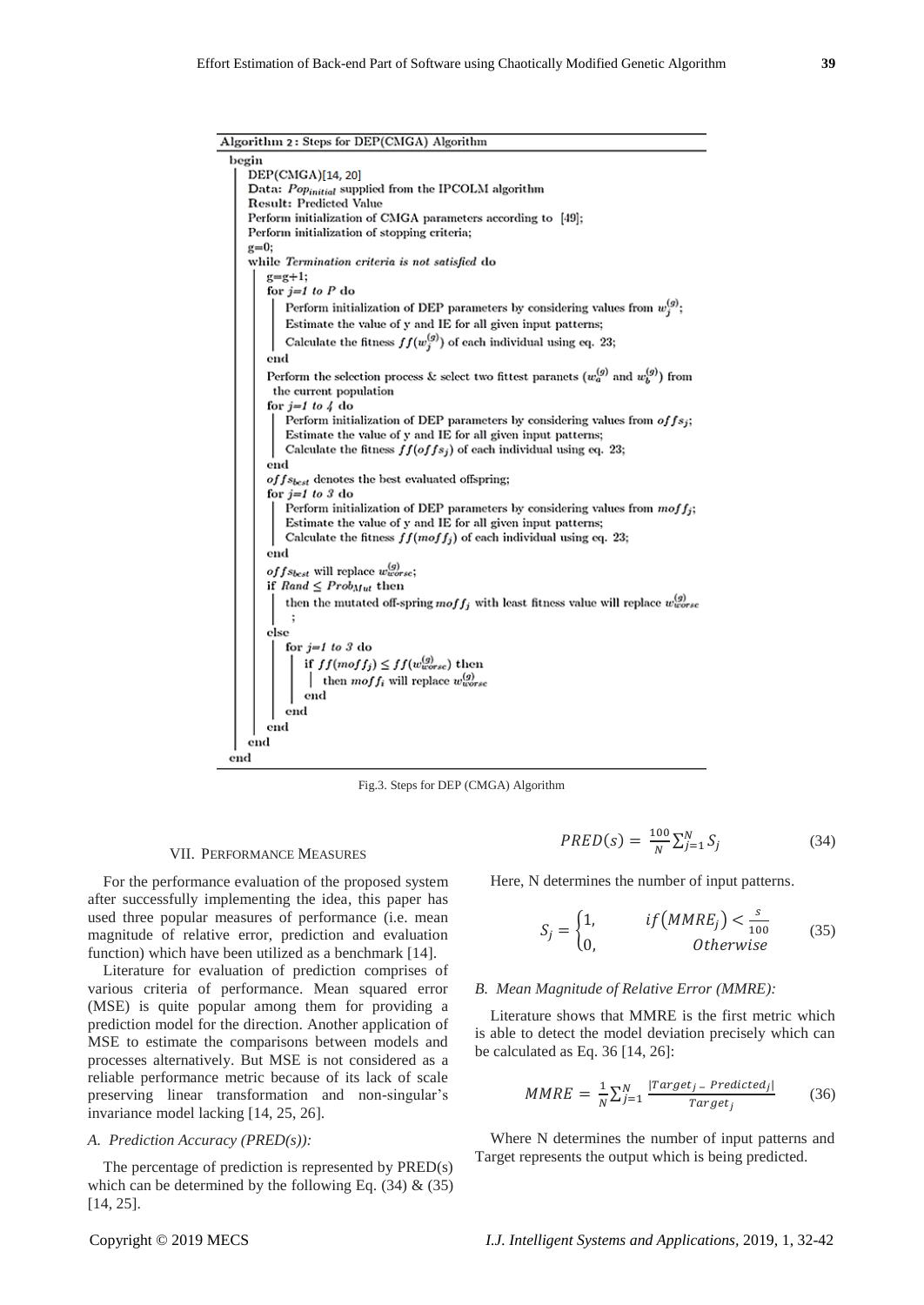#### *C. Evaluation Function (Evalf):*

Out of combining PRED(s) and MMRE, a more robust and consistent global indicator of performance has been created which is termed as evaluation function (also represented as  $Eval<sub>f</sub>$  and it can be calculated as Eq. (37). [14].

$$
Eval_f = \frac{PRED(s)}{(1+MMRE)}\tag{37}
$$

#### VIII. SIMULATION AND EXPERIMENTAL ANALYSIS

The proposed model was tested on two different datasets. The first dataset is proposed by the Samaresh Mishra et. al (referred as dataset 1) [7] and it is built over five different student projects (small size projects) while the second data set is a self-developed dataset. Both the datasets consists of the following attributes: total entity size estimation (TESE), total relationship size estimation (TRSE), total semantic integrity constraint size (TSICS), the total database size of ERD (TDSERD), actual effort in person-hour (AE-PH).

Out of these attributes TESE, TRSE, TSICS, and TDSERD is taken as input to the CMGA-DEP model. The second dataset which is self-developed can be referred from the Table 3.

Table 3. Self-Developed Dataset

| Project No. | <b>TESE</b> | <b>TRSE</b> | <b>TSICS</b> | <b>TDSERD</b> | AE      |
|-------------|-------------|-------------|--------------|---------------|---------|
|             | 28          | 18          | 95           | 141           | 67.791  |
|             | 72          | 14          | 123          | 209           | 115.683 |
|             | 28          |             | 72           | 104           | 70.358  |
|             | 34          |             | 108          | 149           | 109.106 |
|             | 39          |             | 112          | 160           | 110.09  |

For maintaining the large variations of predictions and getting closer values, the normalization of the datasets have been carried out for which the datasets have been divided into three distinct sets where training set includes 50% of data, validation set includes 25% of data and test set includes 25% of data. The values of a, b were initialized in the interval  $[-1,1]$  and λ in the range [0,1] and given as initial input to the IPCOLM algorithm. The method of leave one out cross validation (LOOCV) has been used for generalization of error [14].

As very few works are available to provide a more robust comparison, the work is compared with only one existing technique (effort estimation model through ERD (EMERD)) which is a mathematical model of estimation based on complexity and size of ERD. It can be observed from the table 4. (for dataset 1) the value for EMERD technique is  $eval_f \cong 31.4960$ . But proposed the DEP (CMGA) model outperforms the EMERD model with  $Eval_f = 85.3232$ . The proposed DEP (CMGA) model has better performance values in all three performance metrics, PRED (25), MMRE and  $Eval<sub>f</sub>$  with values 95.69, 0.1215 and 85.3232 respectively. There was an massive improvement of 139.2250%, 55.00% and 170.9017% with respect to PRED (25), MMRE and  $Eval<sub>f</sub>$  in the DEP (CMGA) model over the EMERD model which is observed as only the existing model in the similar working environment. Fig. 4. shows the prediction results for individual projects considered for dataset 1.



Table 4. Prediction Results For Dataset 1

| <b>Model Type</b> | PRED(25) | <b>MMRE</b> | Eval <sub>f</sub> |
|-------------------|----------|-------------|-------------------|
| EMERD [4]         | 40.00    | 0.2700      | 31.4960           |
| CMGA (DEP)        | 95.69    | 0.1215      | 85.3232           |

Table 5. shows the prediction results for the selfdeveloped dataset (referred to as dataset 2). Table 5. Shows that EMERD achieved only  $eval_f \cong 14.5623$ . But proposed the DEP (CMGA) model outperforms the EMERD model with  $Eval_f \cong 84.1918$ . The proposed DEP (CMGA) model has better performance values in all three performance metrics.  $PRED(25)$ , MMRE and Eval<sub>f</sub> with values 95.12, 0.1298 and 84.1918 respectively. There was a massive improvement of 375.60%, 65.2383% and 478.1490% with respect to PRED (25). MMRE and  $Eval<sub>f</sub>$  in the DEP (CMGA) model over the EMERD model which is observed as the only existing model in the similar working environment. Fig 5. shows the prediction results for individual projects considered for dataset 2.



Fig.5. CMGA Prediction Results for Dataset2 (Self-developed Dataset)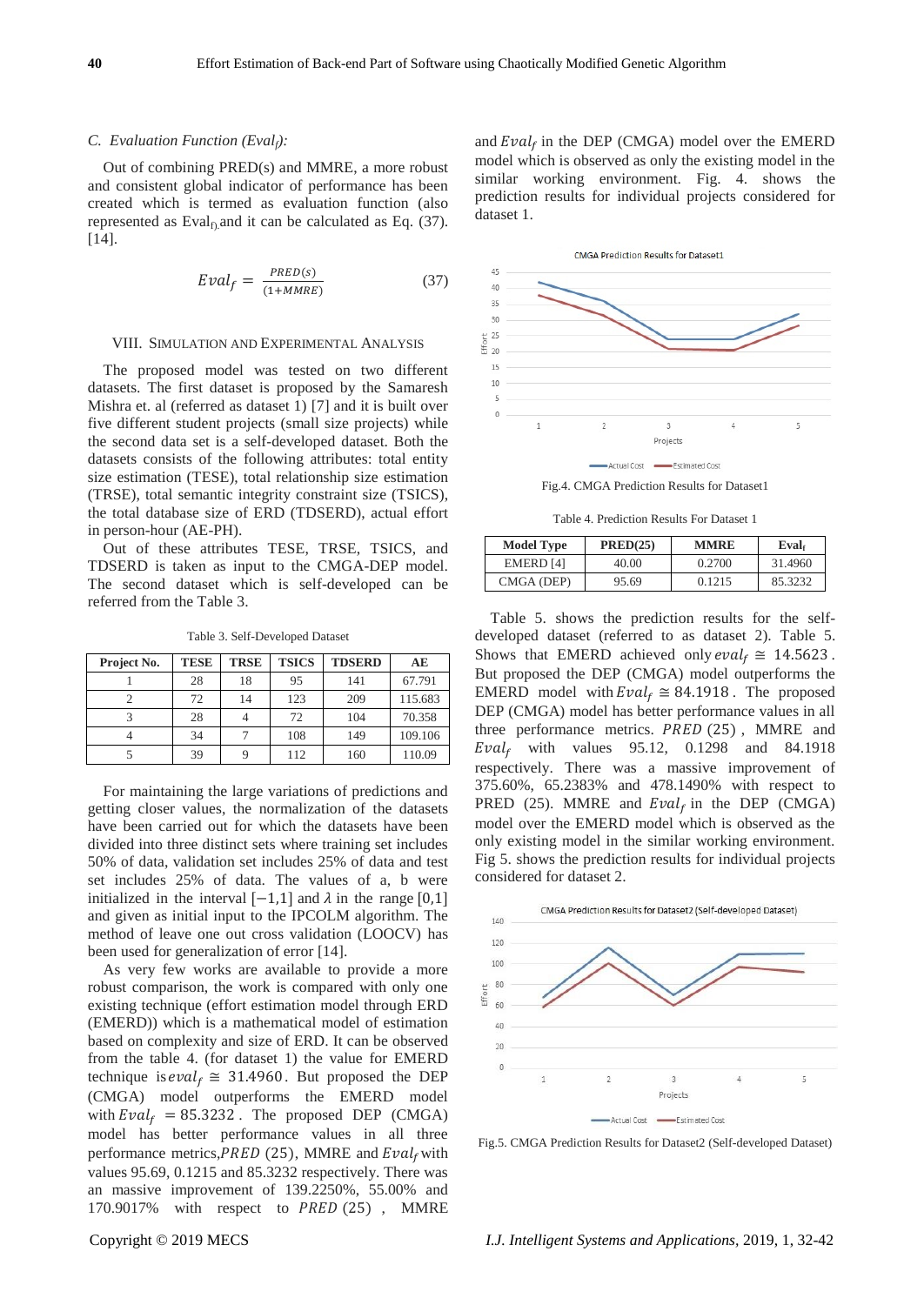Table 5. Prediction Results For Dataset 2

| <b>Model Type</b> | PRED(25) | <b>MMRE</b> | Eval.   |
|-------------------|----------|-------------|---------|
| <b>EMERD</b> [4]  | 20.00    | 0.3734      | 14.5623 |
| CMGA (DEP)        | 95.12    | 0.1298      | 84.1918 |

#### IX. CONCLUSION

In this paper, authors have manifested a chaotically modified evolutionary morphological approach to solve the SDEE problem. The evolutionary CMGA algorithm has been applied as a DEP (CMGA) model for parameter optimization of DEP perceptron. This leads to a more precise solution towards SDEE problem.

For the performance of the proposed model, two different performance metrics i.e. MMRE and PRED (25) have been used. A global indicator (evolution function  $(Eval<sub>f</sub>)$ ) has been created for a more robust and consistent measure of performance by using these two statistic measures of error. An empirical validation of the proposed model has been carried out using one existing dataset(referred as dataset1) and a self-developed dataset (referred as dataset2), displaying the strength and stability of the model which has been proposed in this paper, through an analytical comparison of existing work found in the literature (i.e. EMERD). The experimental validation confirms a more consistent and improved global performance of DEP (CMGA) model, having around 324.0507% of massive average improvement over EMERD model which is the only existing model available.

The DSEBER model helped in identifying the higher priorities and important factors of ER and EER diagrams of a system.

The proposed model's major advantages which possibly notice other than its excellent predictive capability in comparison to EMERD model are: it consists of some small components which are nonlinear (i.e. a distinct amount of nonlinear components can be used by the model with respect to the problem). That makes the model computationally simpler and reduces the complexity.

#### X. FUTURE WORK

More development studies would be considered with the model which has been proposed, as a part of future work along with the other regression and classification problems (such as maintainability and fault prediction) in software engineering.

#### **REFERENCES**

- [1] M. Padmaja, D. Haritha. "Software Effort Estimation Using Grey Relational Analysis", *International Journal of Information Technology and Computer Science (IJITCS)*, ISSN: 2074-9015, Vol. 9, Issue: 5, pp. 52-60, May-2017.
- [2] S. Goyal, A. Parashar, "Machine Learning Application to Improve COCOMO Model using Neural Networks", *International Journal of Information Technology and*

*Computer Science (IJITCS)*, Vol. 3, pp. 35-51, March-2018.

- [3] S. Bilgaiyan, S. Sagnika, S. Mishra, M N. Das, "A Systematic Review on Software Cost Estimation in Agile Software Development", *Journal of Engineering Science and Technology Review*, ISSN: 1791-2377, Vol. 10, Issue: 4, pp. 51-64, September-2017.
- [4] P. Pospieszny, B. Czarnacka-Chrobot, A. Kobylinski, "An effective approach for software project effort and duration estimation with machine learning algorithms", *The Journal of Systems and Software*, Vol. 137, pp. 184–196, March-2018.
- [5] Y. Zao, H B K. Tan, W. Zhang, "Software Cost Estimation through Conceptual Requirement", *In Third International Conference on Quality Software, IEEE*, pp. 141-143, November-2003.
- [6] G J. Kennedy, "Elementary Structures in Entity-Relationship Diagram: A New Metric of Effort Estimation", *In International Conference on Software Engineering: Education and Practice. IEEE*, pp. 86-92, January-1996.
- [7] S. Mishra, P. Pattnaik, R. Mall, "Early Estimation of Back-End Software Development Effort", *International Journal of Computer Applications*, ISSN: 0975–8887, Vol. 33, Issue: 2, pp. 6-11, November-2011.
- [8] S. Mishra, R. Mall, "Estimation of Effort Based on Back-End Size of Business Software Using ER Model", In 2011 *World Congress on Information and Communication Technologies, IEEE,* ISSN: 2074-9015, pp. 1098-1103, December-2011.
- [9] B. Jamil, J. Ferzund, A. Batool, S. Ghafoor, "Empirical Validation of Relational Database Metrics for Effort Estimation", *In 6th International Conference on Networked Computing, IEEE*, ISSN: 2074-9015, pp. 1-5, May-2010.
- [10] S. Parida, S. Mishra, "Review report on Estimating the Back-End Cost of Business Software Using ER- Diagram Artifact", *International Journal of Computer Science and Engineering Technology (IJCSET)*, ISSN: 2229-3345, Vol. 2, Issue: 1, pp. 233-238, March-2014.
- [11] S. Mishra, E. Aisuryalaxmi, R. Mall, "Estimating Database Size and its Development Effort at Conceptual Design Stage", *In Global Trends in Information Systems and Software Applications. Springer*, Vol. 270, Issue: 1, pp. 120-127, 2012.
- [12] S. Mishra, K C. Tripathy, M K. Mishra, "Effort Estimation Based on Complexity and Size of Relational Database System", *International Journal of Computer Science and Communication*, ISSN: 2074-9015, Vol. 1, Issue: 2, pp. 419-422, July-December-2010.
- [13] S. Bilgaiyan, K. Aditya, S. Mishra, M. Das, "A Swarm Intelligence based Chaotic Morphological Approach for Software Development Cost estimation", International Journal of Intelligent Systems and Applications (IJISA), ISSN: 2074-9058, Vol. 10, Issue: 9, pp. 13-22, September-2018.
- [14] R de A. Araujo, A L I. Oliveira, S. Soaresand, S. Meira, "An Evolutionary Morphological Approach for Software Development Cost Estimation" *Neural Networks. Elsevier*, Vol. 32, Issue: 1, pp. 285-291, August-2012.
- [15] P. Sussner, E L. Esmi, "Morphological Perceptrons with Competitive Learning: Lattice-Theoretical Framework and Constructive Learning Algorithm", *[Information](https://www.sciencedirect.com/science/journal/00200255)  [Sciences,](https://www.sciencedirect.com/science/journal/00200255) Elsevier*, Vol. 181, Issue: 10, pp. 1929-1950, May-2011.
- [16] R de A. Araujo, S. Soares, A L I. Oliveira, "Hybrid Morphological Methodology for Software Development